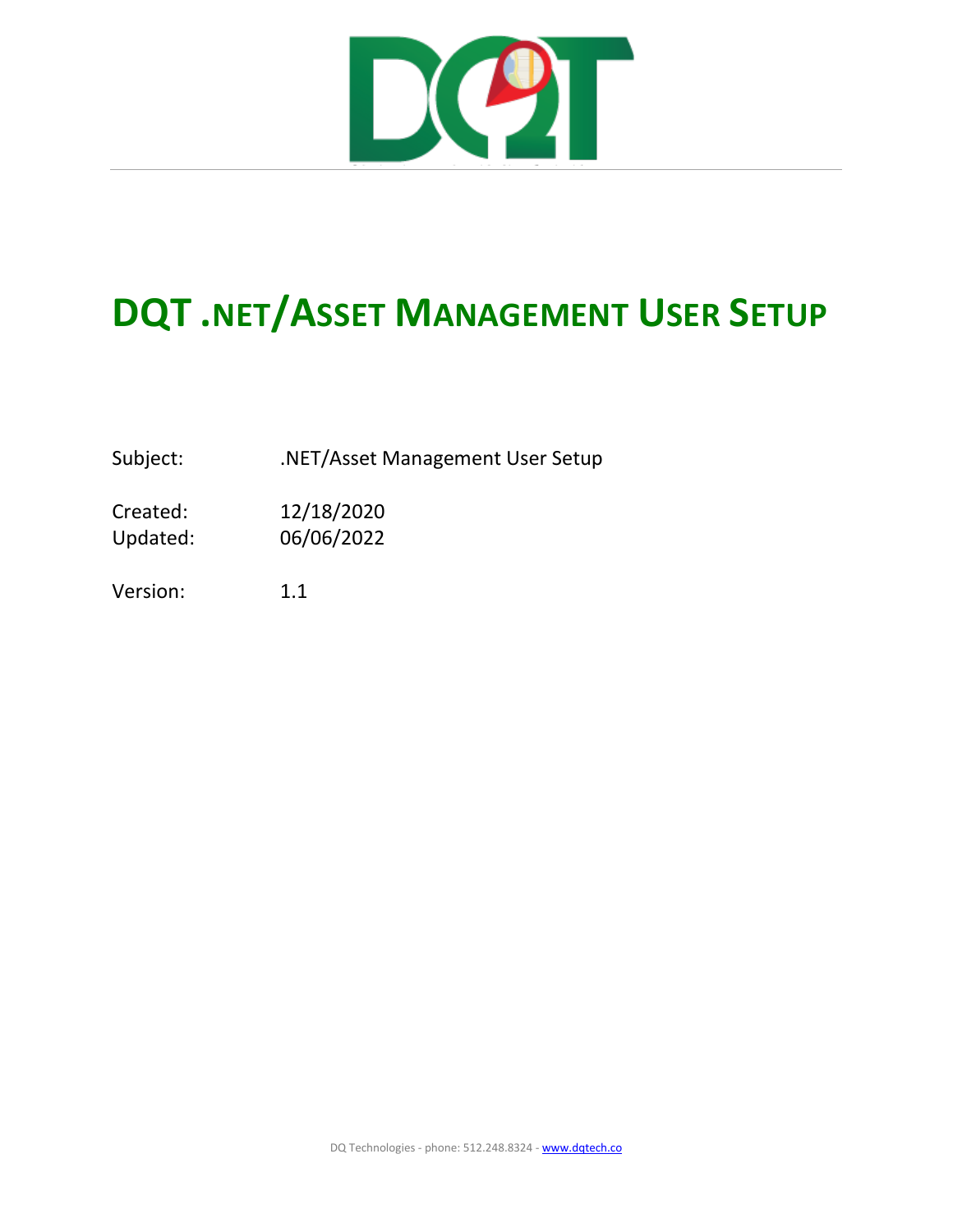

## How to Create a .NET/AM User

- **1.** Login to DQTech.Net – [https://dqtech.net](https://dqtech.net/)
- **2.** Select the three lines located in the top left hand corner of the screen.



**3.** Then select Settings.



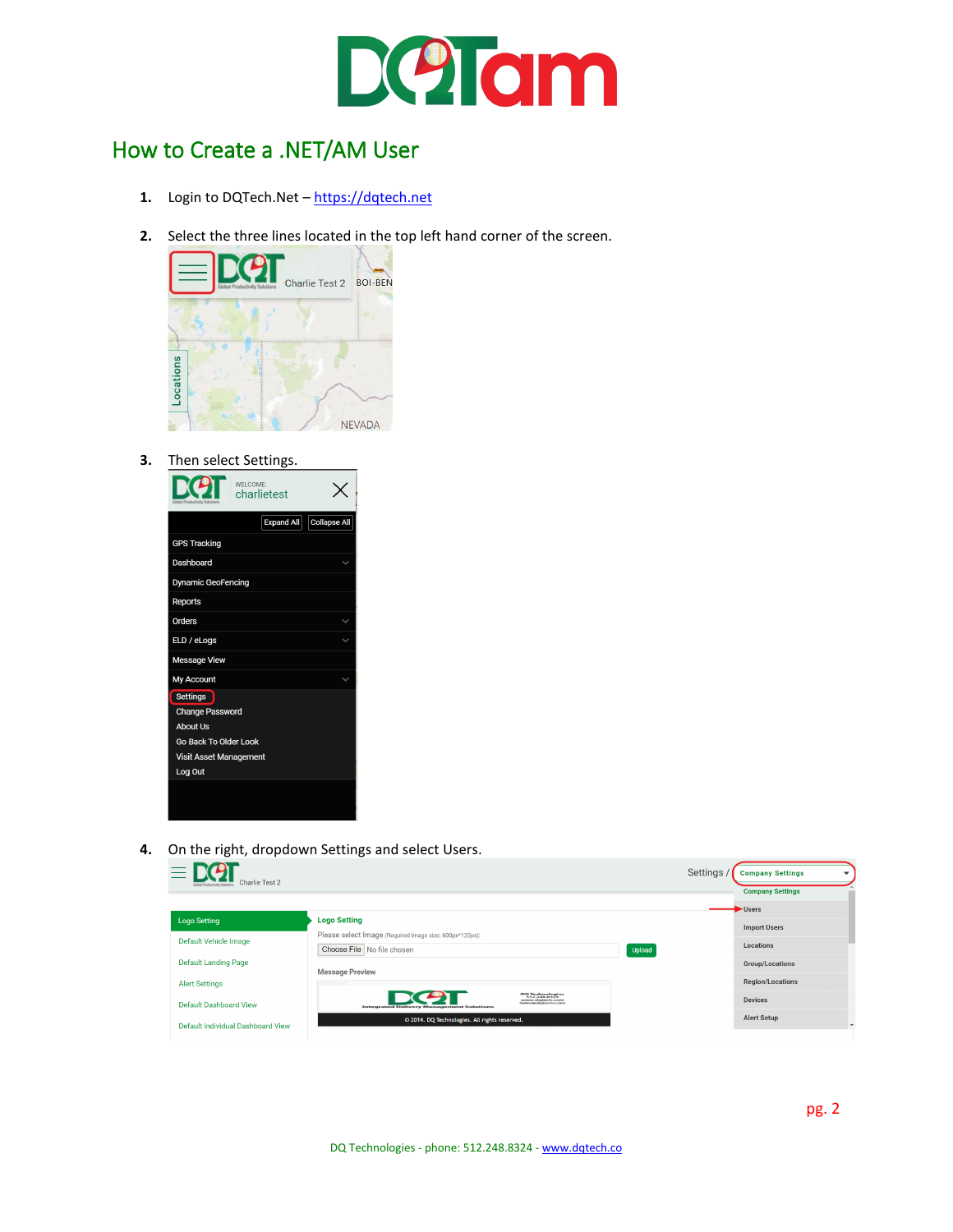

**5.** Next, select New User.

| $=$ $\sum$ $\bigcirc$ $\bigcirc$ $\bigcirc$ $\bigcirc$ $\bigcirc$ $\bigcirc$ $\bigcirc$ $\bigcirc$ $\bigcirc$ $\bigcirc$ $\bigcirc$ $\bigcirc$ $\bigcirc$ $\bigcirc$ $\bigcirc$ $\bigcirc$ $\bigcirc$ $\bigcirc$ $\bigcirc$ $\bigcirc$ $\bigcirc$ $\bigcirc$ $\bigcirc$ $\bigcirc$ $\bigcirc$ $\bigcirc$ $\bigcirc$ $\bigcirc$ $\bigcirc$ $\bigcirc$ $\bigcirc$ $\bigcirc$ $\bigcirc$ $\bigcirc$ $\bigcirc$ $\$ |              |             |                         |                                     |                                   |                                |                       |                                                | Settings /   Users | $\checkmark$ |
|-----------------------------------------------------------------------------------------------------------------------------------------------------------------------------------------------------------------------------------------------------------------------------------------------------------------------------------------------------------------------------------------------------------------|--------------|-------------|-------------------------|-------------------------------------|-----------------------------------|--------------------------------|-----------------------|------------------------------------------------|--------------------|--------------|
| <b>User Name:</b>                                                                                                                                                                                                                                                                                                                                                                                               |              |             | Search Role: Admin v Go |                                     |                                   |                                |                       |                                                |                    | New User     |
| <b>User</b>                                                                                                                                                                                                                                                                                                                                                                                                     | <b>Email</b> | <b>Role</b> | <b>Device</b>           | <b>Can Edit</b><br><b>Customers</b> | <b>Can Edit</b><br><b>Devices</b> | <b>Can Create</b><br>Geofences | <b>Can Set Alerts</b> | Custome Approved Locked DriverId SubCust First |                    | Last<br>Name |

- **6.** Create the users profile.
	- **a.** First you will need to enter in the user's information where it's highlighted below.

| <b>User Information</b> |              |                      |                                 |               |             |
|-------------------------|--------------|----------------------|---------------------------------|---------------|-------------|
| <b>First Name:</b>      |              | Last Name:           | Email:                          |               |             |
|                         |              |                      |                                 |               |             |
|                         |              |                      |                                 |               |             |
| Role:                   |              | <b>UserName</b>      | Password:                       |               |             |
| Admin                   | $\checkmark$ |                      |                                 |               |             |
| Employee Code:          |              |                      |                                 |               |             |
| Can edit devices        |              | Can create Geofences | Can edit customer accounts<br>n |               |             |
|                         |              |                      |                                 |               |             |
| Can set alerts          | Approved     |                      |                                 |               |             |
| Can Access AM           |              |                      |                                 |               |             |
|                         |              |                      |                                 |               |             |
| <b>Customer Lists</b>   |              |                      |                                 |               |             |
|                         |              |                      |                                 |               |             |
|                         |              |                      |                                 |               |             |
|                         |              |                      |                                 |               |             |
| <b>Location Groups</b>  |              |                      |                                 |               |             |
| $\Box$ All              | ALL DOT      | BSE                  | Canada                          | H-Auto        |             |
| Laurie_Group            | $\Box$ RR    | $S_A$                |                                 |               |             |
|                         |              |                      |                                 |               |             |
|                         |              |                      |                                 |               |             |
|                         |              |                      |                                 |               |             |
|                         |              |                      |                                 |               |             |
|                         |              |                      |                                 | <b>CANCEL</b> | <b>SAVE</b> |

**b.** Next, you will need to assign the permissions you want the user to have access to.

| First Name:              |              | Last Name:                                 | Email:                                   |        |  |
|--------------------------|--------------|--------------------------------------------|------------------------------------------|--------|--|
| Role:<br>Admin           |              | UserName                                   | Password:                                |        |  |
| Employee Code:           | $\checkmark$ |                                            |                                          |        |  |
| Can edit devices         |              | Can create Geofences                       | $\rightarrow$ Can edit customer accounts |        |  |
| $\bullet$ Can set alerts | Approved     |                                            |                                          |        |  |
| Can Access AM            |              | <b>Please click here for Date Settings</b> |                                          |        |  |
| Select AM User Role:     |              |                                            |                                          |        |  |
| Admin                    | $\checkmark$ |                                            |                                          |        |  |
| Admin                    |              |                                            |                                          |        |  |
| Assign                   |              |                                            |                                          |        |  |
| ViewerUser               |              |                                            |                                          |        |  |
|                          |              |                                            |                                          |        |  |
| <b>Location Groups</b>   |              |                                            |                                          |        |  |
| $\Box$ All               | ALL DQT      | $\Box$ BSE                                 | $\Box$ Canada                            | H-Auto |  |
| Laurie_Group             | $\Box$ RR    | $\square$ SA                               |                                          |        |  |
|                          |              |                                            |                                          |        |  |
|                          |              |                                            |                                          |        |  |
|                          |              |                                            |                                          |        |  |

*NOTE:* To give the user access to Asset Management you will select the box, Can Access AM, and then assign the level of permissions you want that user to have when in Asset Management.